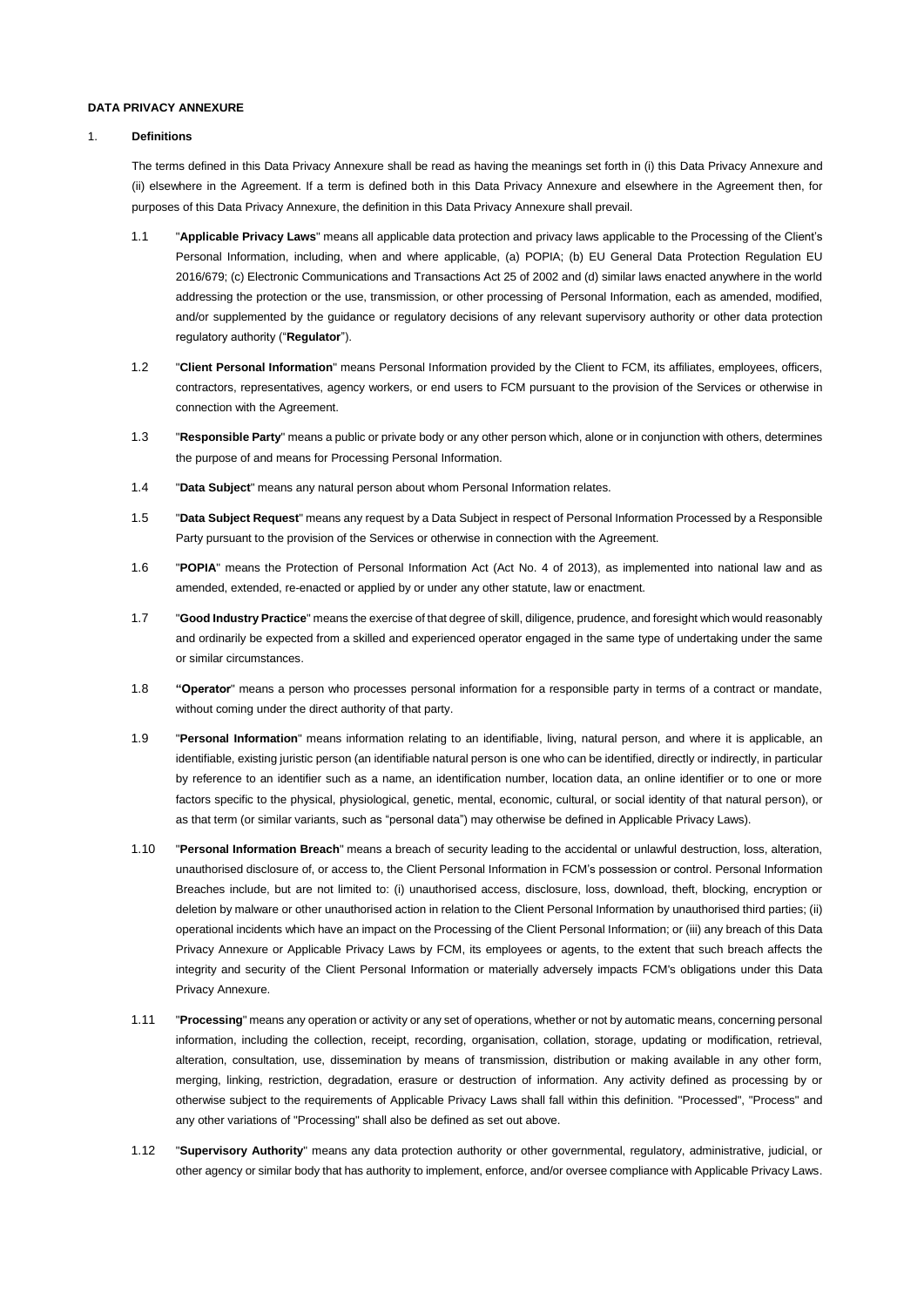1.13 "**Vendor**" means the transport, accommodation and other wholesale FCMs such as airlines, coach, rail and car rental operators who FCM engages on the the Client's behalf to deliver travel related products and services to the Client.

In this Data Privacy Annexure, references to any Applicable Privacy Laws and to terms defined therein shall be replaced with or incorporate (as the case may be) references to any Applicable Privacy Laws replacing, amending, extending, re-enacting, or consolidating such Applicable Privacy Laws and the equivalent terms defined in such Applicable Privacy Laws once in force and applicable.

- 2. **Parties as Responsible Parties and compliance with Applicable Privacy Laws.** The parties acknowledge that, in order to provide the Services, FCM must necessarily process the Client's Personal Information as a Responsible Party. Each Party shall act as a separate and independent Responsible Party in relation to all the Client's Personal Information it Processes under and/or in connection with this Agreement and the Services. Each Party shall comply with all Applicable Privacy Laws in respect of its Processing of the Client's Personal Information and shall ensure that it has a lawful basis for all such Processing, where applicable. Where an affiliate of a Party is a Responsible Party or Operator of the Client's Personal Information under this Agreement, such Party shall ensure that its affiliate complies with its obligations under the Applicable Privacy Laws and this Data Privacy Annexure as applicable.
- 3. **Information provided to Data Subjects.** Prior to sharing any Client Personal Information with FCM, the Client shall provide all notifications required by Applicable Privacy Laws to the relevant Data Subject in each case with respect to the sharing of the Client's Personal Information with FCM. Where FCM collects the Client's Personal Information directly from Data Subjects, FCM shall be responsible for ensuring that it provides clear and transparent information to Data Subjects, as required under Applicable Privacy Laws, in relation to the relevant Processing.
- 4. **Cooperation and assistance**. Each Party shall provide the other Party with such reasonable cooperation, assistance and information to the other to assist that other Party with its compliance with Applicable Privacy Laws.
- 5. **Notifications.** Each Party shall promptly notify the other (to the extent permitted by law) in writing providing reasonable detail of any third party complaint, audit, investigation or enquiry (whether by a Supervisory Authority, Data Subject or otherwise) establishing, alleging or enquiring as to possible non- compliance with any Applicable Privacy Laws in connection with the Client Personal Information maintained by or for such party, and the parties will co-operate reasonably with each other in respect thereof.
- 6. **Personal Information Breaches.** The Parties are aware that Applicable Privacy Laws may impose a duty on a Party to inform a Supervisory Authority and the Data Subject in the event of Personal Information Breach affecting the Client's Personal Information. In addition to complying with its notification requirements under Applicable Privacy Laws, FCM shall promptly notify the Client of any technical, organisational or other incidents (including incidents at Operators) which have resulted in a Personal Information Breach in the sense of Section 22(1) POPIA affecting the Client's Personal Information. FCM's notification of a Personal Information Breach to the Client must be comprehensive and include any information required under Section 22(5) POPIA and/or required by Applicable Privacy Laws, as and to the extent such information is available.

In the event of a Personal Information Breach, FCM shall promptly take any measures required and appropriate under Applicable Privacy Laws and technical standards to restore the confidentiality, integrity and availability of the Client Personal Information and the resilience of FCM's processing systems and services and to mitigate the risk of harm and/or any detrimental consequences for the Data Subjects affected or potentially affected by the Personal Information Breach.

- 7. **Data Subject Requests.** Each Party will provide the other Party with reasonable assistance in complying with any Data Subject Request.
- 8. **Security.** In accordance with Good Industry Practice and Applicable Privacy Laws, each Party shall implement appropriate technical and organisational security measures (including maintaining any security controls) to ensure a level of security for Personal Information in such Party's possession or control that is appropriate to the risk presented by the Processing, taking into account the state of the art, the costs of implementation and the nature, scope, context and purpose of Processing as well as the risk of varying likelihood and severity for the rights and freedoms of Data Subjects. In assessing the appropriate level of security account shall be taken in particular of the risks that are presented by Processing, in particular from accidental or unlawful destruction, loss, alteration, unauthorised disclosure of, or access to the Client Personal Information transmitted, stored or otherwise Processed.

Without prejudice to the generality of the foregoing, the minimum technical and organisational security measures that FCM shall implement and maintain are set out in the Schedule to this Data Privacy Annexure. FCM may, from time to time, implement adequate alternative technical and organisational measures provided, however, that such measures shall not materially fall short of the level of security set out herein.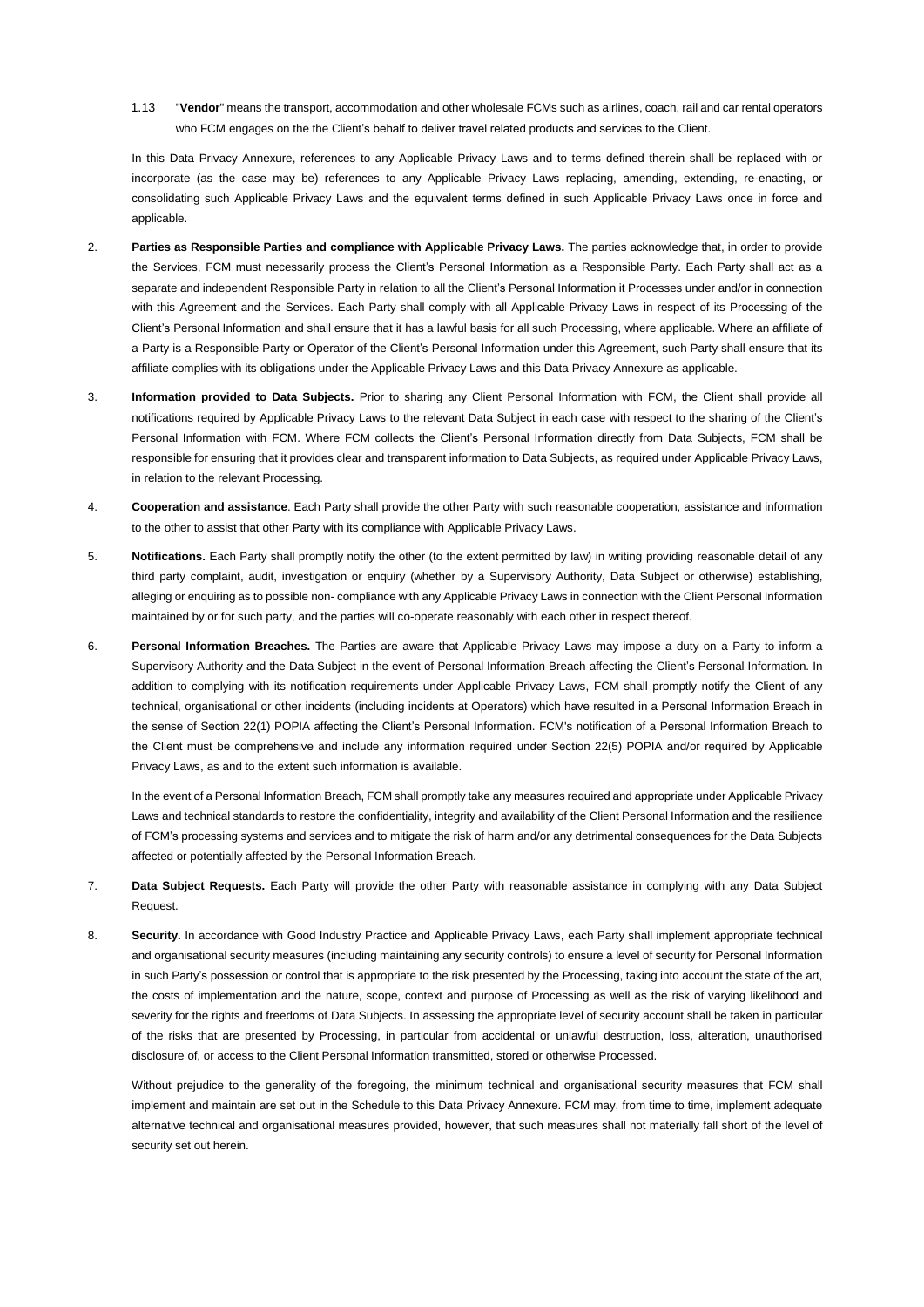- 9. **Requirements as to personnel.** FCM shall ensure that all personnel involved in the Processing of the Client Personal Information are properly qualified and trained and have committed themselves to keep the Client's Personal Information confidential or are under an appropriate statutory obligation of confidentiality in accordance with Applicable Privacy Laws.
- 10. **Appointment of data privacy personnel.** Where required, each Party will appoint authorised data privacy and security contact personnel.
- 11. **Appointment of Operators.** As a Responsible Party, FCM maintains the right to appoint third-party Operators. If FCM engages a thirdparty Operator to process the Client's Personal Information for the purpose of providing the Services, FCM shall agree to written terms with the Operator that: (i) require the Operator only to process the Client's Personal Information for the purpose of delivering the Services; (ii) require the Operator to implement appropriate technical and organisational security measures to protect the Client Personal Information against a Personal Information Breach; and (iii) otherwise comply with the requirements of Applicable Privacy Laws. FCM shall remain responsible to the Client for any breach of this Data Privacy Annexure that is caused by an act, error or omission of the Operator.

Notwithstanding the above, Client acknowledges that the Vendors to whom FCM discloses Client Personal Information in order to provide the Services are independent Responsible Parties under Applicable Privacy Laws, and not Operators. As such, the requirements concerning Operators described in the preceding paragraph do not apply to the FCM's disclosure of the Client's Personal Information to Vendors.

- 12. **Transborder information flows.** In order to enable the efficient and effective delivery of its Services, FCM may from time to time transfer and Process the Client Personal Information from South Africa to other jurisdictions. This shall be permitted only where one or more of the : (i) the transfer is necessary for the conclusion or performance of a contract concluded in the interest of the traveller (for example, to book travel or accommodation through a Vendor in a non-European country) or where the transfer is required or permitted by Applicable Privacy Laws.
- 13. **Return of data.** The Client may in its absolute discretion by written notice require FCM to return a complete copy of all the Client's Personal Information to the Client (or its nominee) by secure file transfer in such format as is reasonably notified by the Client. The Client shall be responsible for providing Data Subjects with any notice required under Applicable Privacy Laws in relation to such request.
- 14. **Data retention.** FCM acknowledges that, as a general rule, Personal Information may not be kept indefinitely or longer than necessary for the intended Processing. The Client Personal Information may only be retained for so long as is necessary to satisfy all applicable lawful bases for Processing set out in Section 11(1) POPIA, where applicable, and otherwise for such period as required by Applicable Privacy Laws, and always provided that FCM shall ensure that such retained Personal Information is (i) kept confidential and protected against unauthorised access, disclosure or use and (ii) only Processed as necessary for the purpose specified in the Applicable Privacy Laws permitting its storage and other Processing and for no other purpose.
- 15. **Client's right to audit.** FCM shall keep or cause to be kept such information as is reasonably necessary to demonstrate compliance with its obligations under this Data Privacy Annexure and shall, upon reasonable notice during the term of the Agreement, make available to the Client information necessary to demonstrate compliance with its obligations under this Data Privacy Annexure where such information is not subject to confidentiality restrictions owed to third parties. Without limiting the foregoing, FCM shall make available to the Client, on request: (i) a list of all Operators appointed by FCM to Process the Client's Personal Information; (ii) a copy of its most recent PCI DSS Attestation of Compliance, to the extent the Client Personal Information includes any payment cardholder data; and (iii) a summary of the results of FCM's latest internal data security audit for systems that are used to Process the Client Personal Information. Any non-public documentation and information disclosed to the Client in accordance with this paragraph shall be deemed proprietary and confidential information of FCM. The Client shall not disclose such documentation or information to any third party or use it for any purpose other than evaluating FCM's compliance with this Data Privacy Annexure.
- 16. **Indemnity.** Each Party shall indemnify the other against all liabilities, costs, expenses, damages and losses (including reasonable legal and professional costs and expenses) in connection with a regulatory or third party claim against the indemnified party arising out of or in connection with the breach of Applicable Privacy Laws by the indemnifying party, provided that the indemnified party gives to the indemnifier prompt notice of such claim, full information about the circumstances giving rise to it, reasonable assistance in dealing with the claim and sole authority to manage, defend and/or settle it. The liability of the indemnifying party under this clause shall be subject to the limits set out in the Agreement.
- 17. **Survival**. The undertakings in this Data Privacy Annexure shall remain in force even after termination or expiration of the Agreement.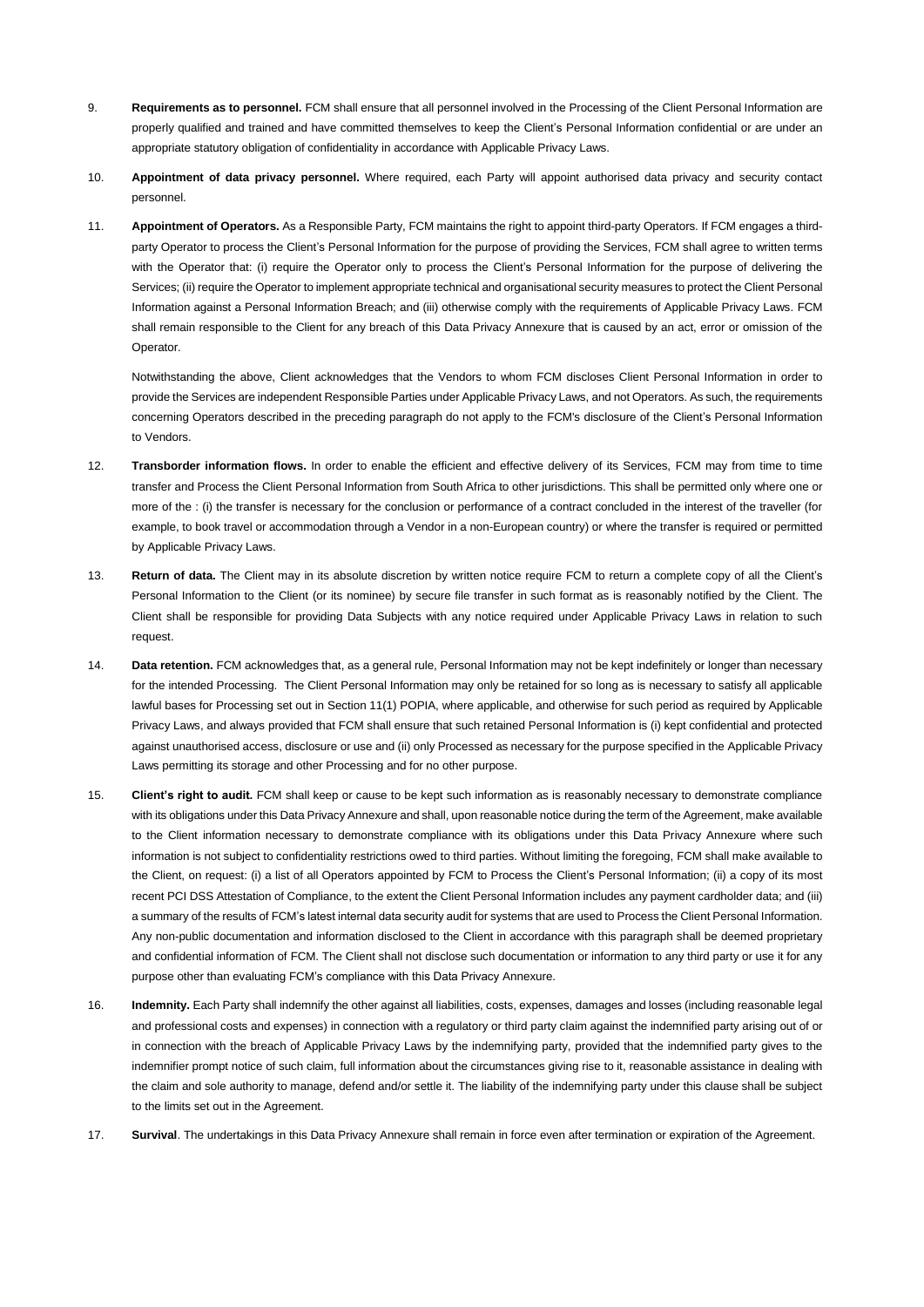#### **SCHEDULE TO DATA PRIVACY ANNEXURE: FCM'S TECHNICAL AND ORGANISATIONAL MEASURES**

## 1. **DATA SECURITY GOVERNANCE**

FCM maintains internal organisational and governance procedures to appropriately manage information throughout its lifecycle. FCM regularly tests, assesses and evaluates the effectiveness of its technical and organisational measures.

### 2. **PHYSICAL ACCESS CONTROL**

FCM uses a variety of measures appropriate to the function of the location to prevent unauthorised access to the physical premises where Personal Information are Processed. Those measures include:

- Centralised key and code management, card-key procedures
- Batch card systems including appropriate logging and alerting mechanisms
- Surveillance systems including alarms and, as appropriate, CCTV monitoring
- Receptionists and visitor policies
- Locking of server racks and secured equipment rooms within data centres

#### 3. **VIRTUAL ACCESS CONTROL**

FCM implements appropriate measures to prevent its systems from being used by unauthorised persons. This is accomplished by:

- Individual, identifiable and role-based user account assignment, role-based and password protected access and authorisation procedures
- Centralised, standardised password management and password policies (minimum length/characters, change of passwords)
- User accounts are disabled after excessive failed log-on attempts
- Automatic log-off in case of inactivity
- Anti-virus management

#### 4. **DATA ACCESS CONTROL**

Individuals that are granted use of FCM's systems are only able to access the data that are required to be accessed by them within the scope of their responsibilities and to the extent covered by their respective access permission (authorisation) and such data cannot be read, copied, modified or removed without specific authorisation. This is accomplished by:

- Authentication at operating system level
- Separate authentication at application level
- Authentication against centrally managed authentication system
- Change control procedures that govern the handling of changes (application or OS) within the environment
- Remote access has appropriate authorisation and authentication
- Logging of system and network activities to produce an audit-trail in the event of system misuse
- Implementation of appropriate protection measures for stored data commensurate to risk, including encryption, pseudonymisation and password controls.

#### 5. **DISCLOSURE CONTROL**

FCM implements appropriate measures to prevent data from being read, copied, altered or deleted by unauthorised persons during electronic transmission and during the transport of data storage media. FCM also implements appropriate measures to verify to which entities' data are transferred. This is accomplished by:

- Data transfer protocols including encryption for data carrier/media
- Profile set-up data transfer via secure file transfer methods